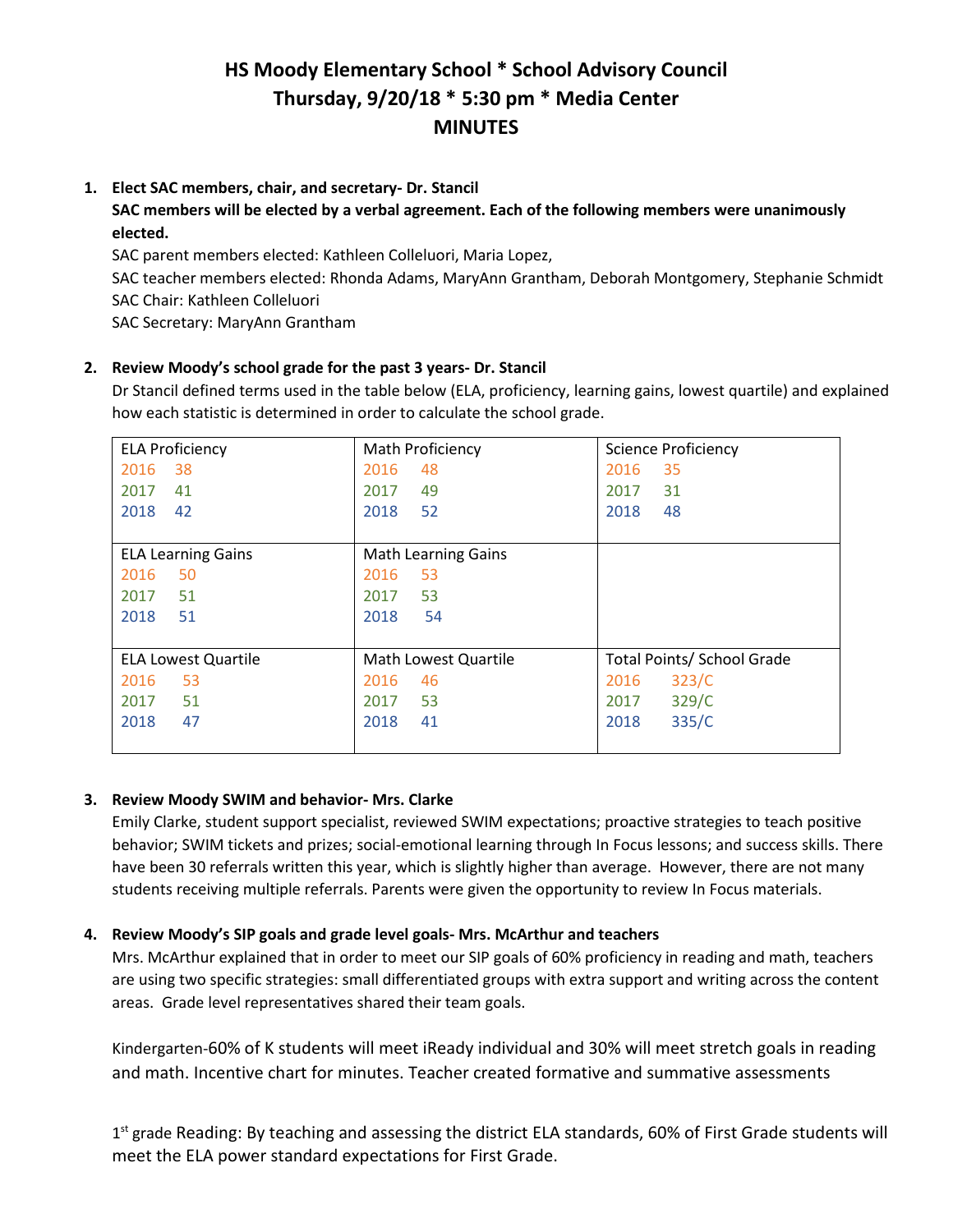Math: By teaching and assessing the district Math standards, 60% of First Grade students will meet the Math power standard expectations for First Grade.

2nd grade- 1. 75% of 2nd graders will make a year's worth of growth based on F & P levels.

2. 80% of students will be in 1st grade or higher in the area of phonics by 3rd quarter diagnostic.

3. 60% of students will make their target yearly goal.

3rd grade- 60% of students will achieve 70% or higher on grade level assessments in reading and math. This will be tracked using spreadsheets.

## 4th grade- **Team Goal Reading:**

By May of 2019, 60% of the  $4<sup>th</sup>$  grade students will be proficient in reading as evidenced by performing a 70% or higher on their summative classroom assessments.

## **Team Goal Math:**

By May of 2019, 60% of the 4<sup>th</sup> grade students will be proficient in math as evidenced by performing a 70% or higher on their summative classroom assessments.

5<sup>th</sup> grade- Math: 60% of students will score at least 70% on common classroom math assessments. Reading: 60% of students will score at least 70% on common classroom reading assessments.

ESE- VE K-2- Goal: 80% of the class will show a 20% gain in both Math and Reading as evidenced by the difference between the first and last iReady data.

VE 3-5- Goal: 80% of first time 3rd graders will show a 30% increase in both Math and Reading as evidenced by the difference between the first and last iReady data.

5. Moody's SAC bylaws have been provided with no changes needed.

### **6. Questions/Comments**

- *a. How do iReady standards align with FSA standards?* iReady is designed to fill in gaps rather than replace instruction.
- *b. How long do students use iReady?* Students use the program all year. Students can access the program at home but should not exceed 60 minutes per subject per week.